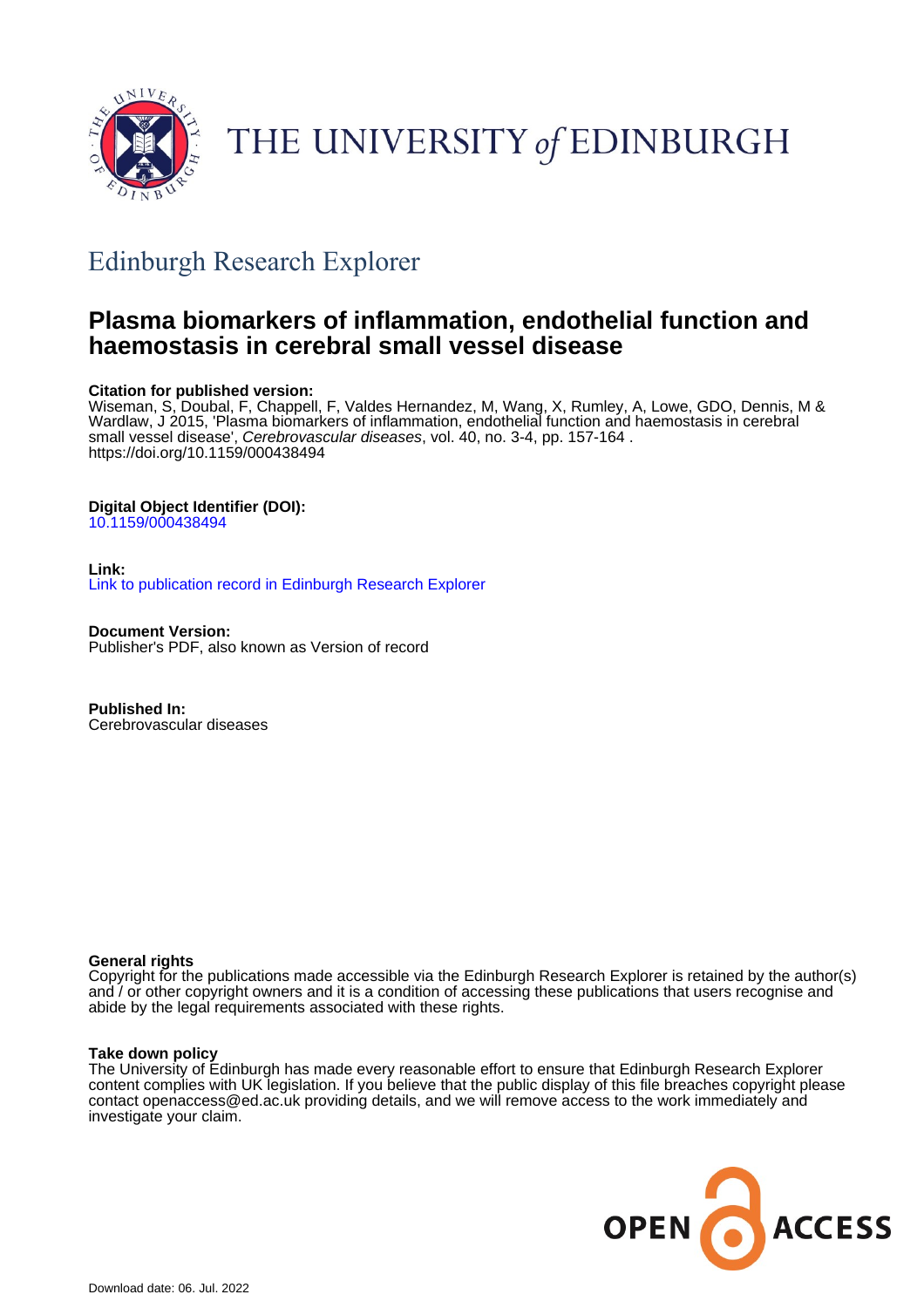## **Original Paper**

**Cerebrovascular Diseases** 

 Cerebrovasc Dis 2015;40:157–164 DOI: 10.1159/000438494

 Received: April 20, 2015 Accepted: July 6, 2015 Published online: August 8, 2015

# **Plasma Biomarkers of Inflammation, Endothelial Function and Hemostasis in Cerebral Small Vessel Disease**

Stewart J. Wiseman<sup>a</sup> Fergus N. Doubal<sup>a</sup> Francesca M. Chappell<sup>a</sup> Maria C. Valdés-Hernández<sup>a</sup> Xin Wang<sup>a</sup> Ann Rumley<sup>b</sup> Gordon D.O. Lowe<sup>b</sup> Martin S. Dennis<sup>a</sup> Joanna M. Wardlaw<sup>a</sup>

a Centre for Clinical Brain Sciences, University of Edinburgh, and <sup>b</sup>Institute of Cardiovascular and Medical Sciences, Royal Infirmary, University of Glasgow, Glasgow, UK

#### **Key Words**

Biomarker · Endothelium · Inflammation · Stroke · Lacunar

#### **Abstract**

*Background:* The cause of lacunar ischemic stroke, a clinical feature of cerebral small vessel disease (SVD), is largely unknown. Inflammation and endothelial dysfunction have been implicated. Plasma biomarkers could provide mechanistic insights but current data are conflicting. White matter hyperintensities (WMHs) are an important imaging biomarker of SVD. It is unknown if plasma biomarkers add predictive capacity beyond age and vascular risk factors in explaining WMH. *Methods:* We prospectively recruited patients presenting with non-disabling ischemic stroke, classifying them clinically and with the help of MRI as lacunar or cortical. We measured biomarkers of inflammation, endothelial dysfunction and hemostasis for >1 month after stroke and compared biomarker levels between stroke subtypes. We quantitatively calculated WMH. We used multiple linear regression analysis to model WMH as a function of age, sex, hypertension and smoking (the baseline model). We fitted exploratory models using plasma biomarkers as predictor variables to assess model improvement over baseline. *Results:* We recruited 125 patients. The lacunar group ( $n = 65$ ) had lower tissue plasminogen activator (t-PA) levels in unadjusted  $(7.39 \text{ vs. } 8.59 \text{ ng/ml}, p = 0.029)$  and adjusted ( $p = 0.035$ ) analyses compared with the cortical group ( $n = 60$ ). There were no significant differences in the other plasma biomarkers. The results for t-PA were consistent with an updated metaanalysis, although the effect remains non-significant (standardized mean difference –0.08 (95% CI –0.25 to 0.09)). The baseline regression model explained 29% of the variance in quantitative WMH ( $R<sup>2</sup>$  0.289). Inflammatory biomarkers showed minor improvement over baseline ( $R<sup>2</sup>$  0.291), but the other plasma biomarkers did not improve the baseline model. *Conclusion:* Plasma t-PA levels appear to differ between lacunar and cortical stroke subtypes, late after stroke, independent of age, sex and vascular risk factors and may reflect endothelial dysfunction. Except for a minor additional predictive effect of inflammatory markers, plasma biomarkers do not relate to WMH severity in this small stroke population. © 2015 The Author(s)

Published by S. Karger AG, Basel

S.J.W. and F.N.D. are joint first authors.

## **KARGER 125**

E-Mail karger@karger.com www.karger.com/ced

 © 2015 The Author(s) Published by S. Karger AG, Basel 1015–9770/15/0404–0157\$00.00/0

original publisher.

This article is licensed under the Creative Commons Attribution 4.0 International License (CC BY) (http://www.karger.com/Services/ OpenAccessLicense). Usage, derivative works and distribution are permitted provided that proper credit is given to the author and the



 Joanna M. Wardlaw CCBS, Chancellor's Building, Royal Infirmary of Edinburgh 49 Little France Crescent Edinburgh, EH16 4SB (UK) E-Mail Joanna.Wardlaw @ ed.ac.uk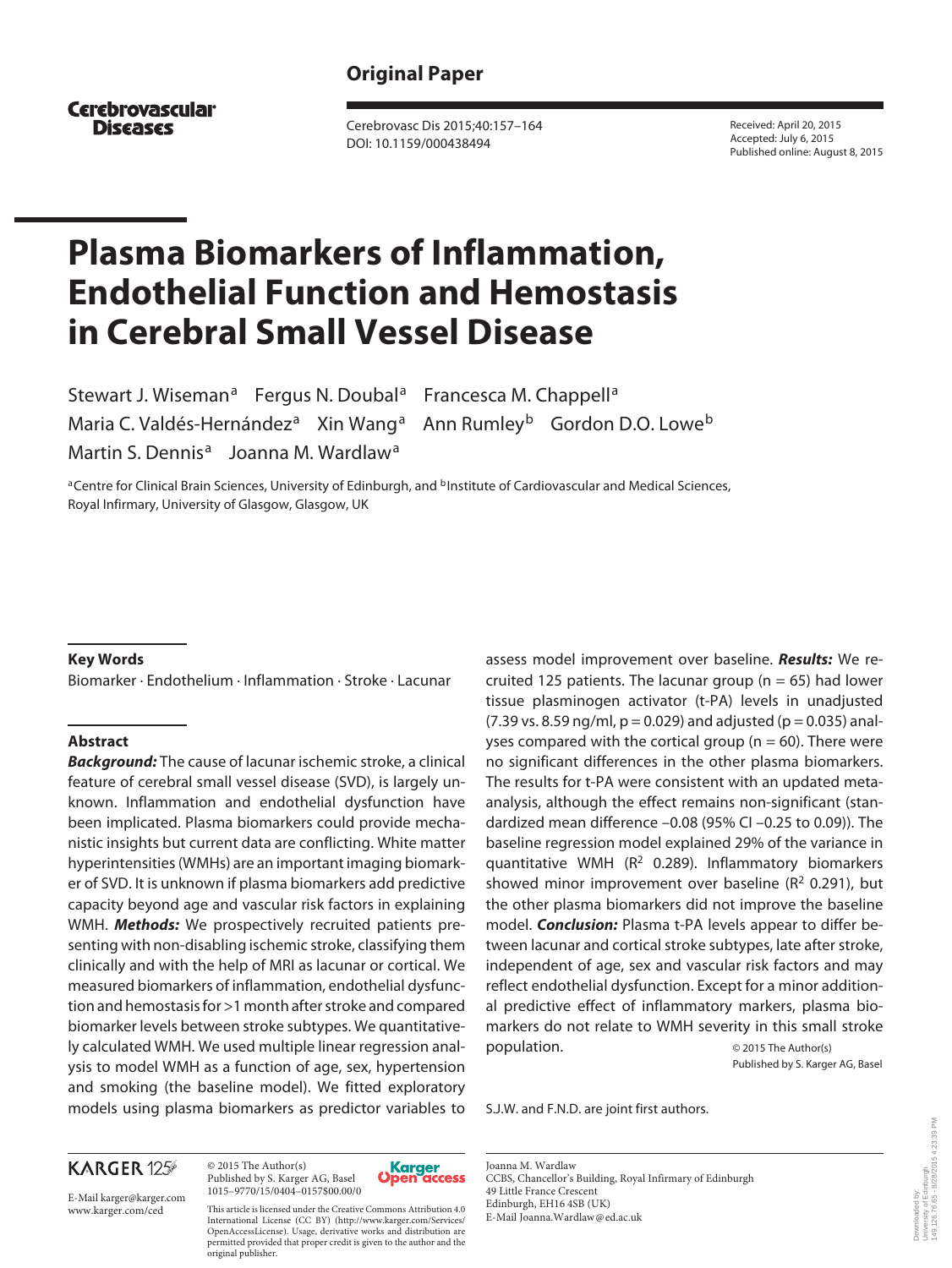## **Introduction**

 The cause of lacunar ischemic stroke, a clinical feature of cerebral small vessel disease (SVD), is largely unknown although systemic inflammation, endothelial dysfunction, failure of the blood–brain barrier or occlusive microthrombus have been implicated [1–5] .

 Plasma biomarkers of inflammation, endothelial dysfunction and hemostasis may provide mechanistic insights, although if measured too soon after stroke they might simply reflect the acute effects of stroke rather than background pathway activity.

 The MRI features of SVD include white matter hyperintensities (WMHs) and are associated with ischemic and hemorrhagic stroke and dementia [6] . WMH predict an increased risk of stroke [6] and are associated with poor functional outcomes following stroke [7]. Plasma biomarkers may predict outcome after stroke [8] and could have a role in the management of stroke patients  $[9]$ .

 The relationship between plasma biomarkers and imaging biomarkers of SVD is not fully understood. Systematic reviews [2, 10, 11] are impeded by between-study heterogeneity and they differ in their conclusions. Generally, plasma biomarkers are raised in lacunar stroke compared with non-stroke healthy controls (used in most studies) but differences here are unsurprising, especially in the acute phase of stroke. The situation is less clear when lacunar stroke is compared to other ischemic stroke subtypes. In a systematic review and meta-analysis [10], we found differences in levels of fibrinogen, D-dimer, von Willebrand factor (vWF) and interleukin-6 (IL-6) between lacunar and non-lacunar stroke, and no difference or conflicting evidence for other biomarkers.

 In 2 large population studies of subjects without stroke, higher inflammatory biomarkers were independently associated with higher WMH volumes [1, 12] but not in 3 other studies [13–15] . Biomarkers of endothelial activation were associated with WMH in a cross-sectional analysis [16] and with WMH progression [4] . Flow-mediated dilatation studies have shown the presence of endothelial dysfunction in lacunar stroke patients compared with non-stroke controls [17] .

 Prior stroke studies often take the plasma samples too early making it difficult to isolate underlying trends independent from an acute phase response. Few studies assessed a range of biomarkers simultaneously in one population.

 The purpose of this study was (1) to determine if there were differences in levels of plasma biomarkers of (a) inflammation, (b) endothelial dysfunction or (c) hemostasis between lacunar and cortical stroke subtypes, well after the acute event, as representative of 3 potential SVD mechanisms, adjusted for age and major vascular risk factors; (2) to update our meta-analysis and place current findings into context and (3) to assess the association between the 3 plasma biomarker groups and WMH, irrespective of stroke subtype.

#### **Methods**

 Our definition of SVD is in accordance with the STRIVE neuroimaging reporting guidelines [18] .

#### *Patients*

 We prospectively recruited patients, as consecutively as possible, who presented with ischemic stroke of lacunar or mild (i.e. non-disabling) cortical subtype seen at our hospital stroke service, as detailed previously [19] . Patients with cortical stroke acted as controls because they have many similar risk factors, medications and extent of damage due to the acute ischemic stroke to patients with lacunar stroke, thus controlling for potential confounders and allowing us to differentiate findings specific to SVD. We excluded patients with contraindications to MR, hemorrhagic stroke or severe stroke, that is, disabling total anterior circulation stroke. The study was approved by the local research ethics committee (2002/8/64), and all patients gave written informed consent.

#### *Patient Investigations*

 Patients were assessed at presentation by an experienced stroke physician and all underwent investigations as follows: brain imaging on a 1.5T research MR scanner with a standardized protocol (details available on request), carotid Doppler ultrasound and electrocardiogram. We recorded past medical histories including hypertension, diabetes, hypercholesterolemia and smoking, and measured the blood pressure and blood lipids as per the usual stroke patient assessment.

#### *Stroke Subtype*

 We assessed stroke severity with the National Institute for Health Stroke Scale (NIHSS) [20] (but did not use NIHSS as selection criteria) and classified the stroke clinical syndrome (lacunar or cortical) according to the Oxfordshire Community Stroke Project [21]. We defined 'lacunar stroke' as per the classical clinical lacunar syndromes (pure motor weakness or sensory loss or both in face and arm, arm and leg or all three, ataxic hemiparesis or clumsy hand dysarthria syndrome). We defined 'mild cortical stroke' as a maximum clinical deficit of either one of the following: weakness or sensory loss in the face, arm or leg, or loss of higher cerebral function (dysphasia or neglect), or weakness in more than one limb in the presence of loss of higher cerebral function (all in keeping with a partial anterior circulation stroke) or a homonymous hemianopia suggestive of occipital cortical infarct (in keeping with a cortical posterior circulation stroke).

 We then assessed whether a recent infarct on MR was firstly present and secondly whether it was cortical or lacunar. We based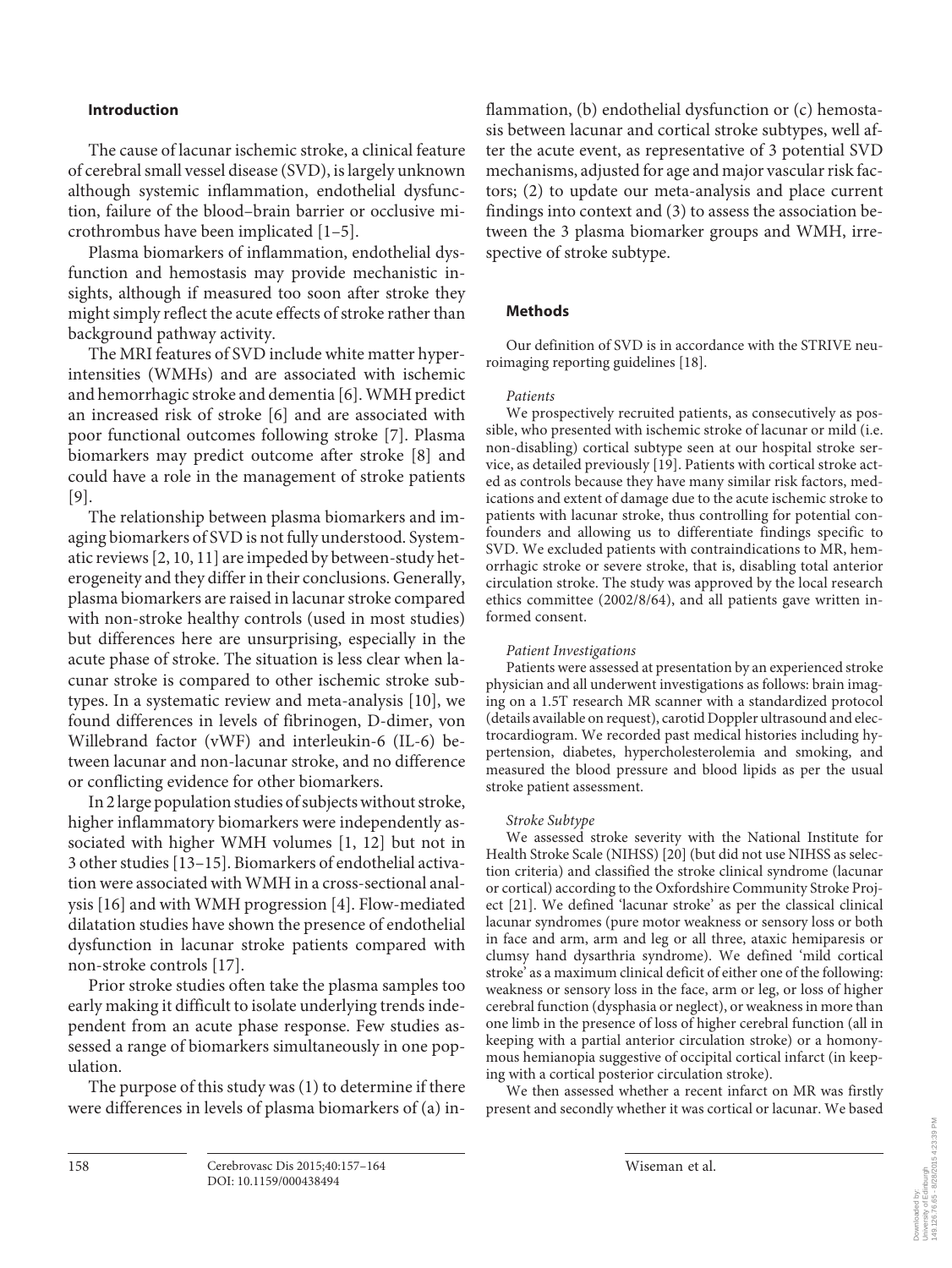the final stroke subtype classification on both the clinical and radiological classification. Where the clinical classification differed from the radiological classification, the radiological classification was used – using clinical criteria alone can result in misclassification of infarcts in up to 20% of cases [22] . Where an infarct on imaging was absent, an expert panel with all available information assigned the final stroke subtype.

#### *Plasma Biomarkers*

 All patients had their blood sampled after a minimum of 1 and maximum of 3 months following the stroke to avoid the acute phase. Samples were spun and frozen for batch analysis, blind to clinical data. We measured markers of inflammation (C-reactive protein (CRP) tumor necrosis factor-alpha (TNF) and IL-6), endothelial activation (vWF and intracellular adhesion molecule-1 (ICAM)) and thrombotic/fibrinolytic activity (fibrinogen, tissue plasminogen activator (t-PA) antigen and D-dimer). Intra- and inter-assay variation on biomarker testing was between 3.3 and 12.5% (online suppl. table 1; for all online suppl. material, see www. karger.com/doi/10.1159/000438494).

#### *Image Analysis*

 All scans were reviewed by a neuroradiologist for the index infarct and rated for SVD features using standardized scales [23– 25] including the Fazekas scale for WMH. A quantitative, volumetric measure of WMH (in mm<sup>3</sup>) was also calculated, as described previously [26]. We corrected for head size by dividing the quantitative WMH load by the intracranial volume. We verified the correlation between the visual WMH rating and the quantitative value.

#### *Statistical Analysis*

 We assessed differences in patient demographics and plasma biomarkers between stroke subtypes using Student's t test, the Mann–Whitney U test and the chi-square test, as appropriate. Quantitative WMH and some plasma biomarkers (CRP, TNF, IL-6 and D-dimer) were not normally distributed; so we log transformed these data.

 We explored the association between stroke subtypes and plasma biomarkers with multiple linear regression analysis which allowed us to control for age, sex and vascular risk factors.

 We used multiple linear regression to assess the contribution of plasma biomarkers in explaining variance in quantitative WMH volume (n = 98, 27 scans were unavailable for WMH quantification), irrespective of stroke subtype. We repeated the modeling with visually rated WMH, for which the full data set was available  $(n = 125)$ .

We used standardized units (mean =  $0$ , SD = 1) for all plasma biomarkers in the regression models. The standardized data have no units and are on the same scale, so different biomarkers can be added together into summed variables which reduces the number of predictor variables to help avoid model over-fitting. We verified the correlation between the components of the summed variables. The summed variables were the following: inflammation (INF) (CRP + TNF + IL-6), endothelial dysfunction (END) (vWF + ICAM) and thrombosis (THR) (t-PA + D-dimer + fibrinogen).

 We fitted a baseline model with quantitative WMH volume as the outcome measure and age, sex, hypertension and smoking status as the predictor variables. Patients with a past history of tobacco use were classified as non-smokers, if they were non-smokers at the time of stroke. Two patients (1 lacunar stroke and 1 cortical stroke) had missing data for smoking status. We fitted 4 further models: Model 1 (baseline + inflammation (INF)), Model 2 (baseline + endothelial dysfunction (END)), Model 3 (baseline + thrombosis/fibrinolysis (THR)) and Model 4 (baseline + INF +  $END + THR$ ).

 We compared each model for improvement over baseline. Model improvement was defined as a reduction in residual standard error (RSE) and increase in adjusted r-square  $(R^2)$ .

 We checked for multicollinearity between predictor variables using variance inflation factor. We checked model assumptions as follows: independence, linearity, constancy of variance and normality in the residuals. Alpha level for significance was  $p < 0.05$ . All analyses were performed with the statistical programming language R version 3.0.1 (http://www.r-project.org/) [27] .

#### *Meta-Analysis*

 We used the Review Manager 5 software (The Cochrane Collaboration) to update our prior meta-analysis [10], calculating the standardized mean difference (SMD) using the inverse variance method and a fixed effects model with 95% CIs.

#### **Results**

 We recruited 125 patients: 65 with lacunar stroke and 60 with cortical stroke. The mean age of the total cohort was  $66.4 \pm 11.4$  years and the median NIHSS score was 1 (Q1–Q3 1–2). The median time from stroke onset to blood sampling was 54.4 (Q1–Q3 36–74) days. Patient characteristics and plasma biomarkers by stroke subtype are listed in table 1.

#### *Differences between Stroke Groups*

The lacunar group had fewer men  $(39 \text{ vs. } 51, p = 0.004)$ , were younger (64 vs. 69 years,  $p = 0.015$ ) and suffered less atrial fibrillation (2 vs. 9,  $p = 0.042$ ) compared with the cortical group (table 1).

#### *Plasma Biomarker Association with Lacunar Stroke*

 The lacunar group had lower t-PA levels compared with the cortical group (7.39 vs. 8.59 ng/ml,  $p = 0.029$ ) in unadjusted analyses (table 1) and after adjustment for age, sex, hypertension, smoking, diabetes and atrial fibrillation ( $p = 0.035$ ; table 2). There were no differences in the other plasma biomarkers between lacunar stroke and cortical stroke whether adjusted or not (online suppl. tables 2–4).

 To determine if the reduced t-PA was related to smoking, we repeated the analysis in non-smokers only (lacunar stroke,  $n = 40$  vs. cortical stroke,  $n = 46$ ). t-PA levels remained lower in lacunar stroke (online suppl. table 5).

Plasma Biomarkers in Cerebral SVD Cerebrovasc Dis 2015;40:157–164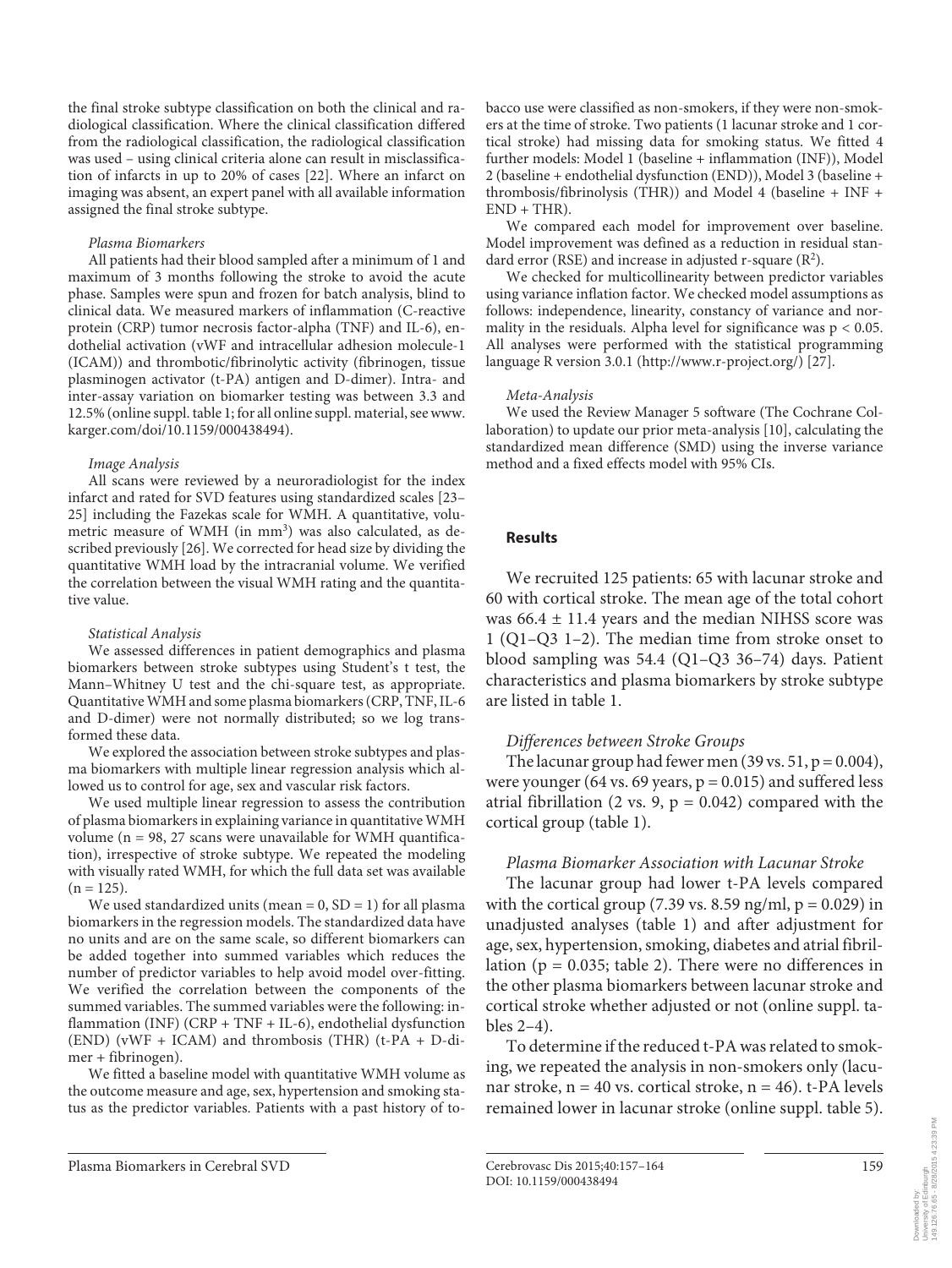**Table 1.** Comparing patient characteristics and plasma biomarkers between lacunar and cortical stroke

|                                          | Lacunar stroke $(n = 65)$ | Cortical stroke $(n = 60)$ | p value  |
|------------------------------------------|---------------------------|----------------------------|----------|
| Male, $n$ $(\%)$                         | 39(60)                    | 51(85)                     | $0.004*$ |
| Age, years, mean (SD)                    | 64.1 (11.4)               | 69.0(10.9)                 | $0.015*$ |
| Hypertension, n (%)                      | 37(57)                    | 39(65)                     | 0.458    |
| Diabetes, $n$ $(\%)$                     | 14(21.5)                  | 5(8.3)                     | 0.071    |
| Current smoker, n (%)                    | 24/64(37.5)               | 13/59(22.0)                | 0.095    |
| NIHSS, median (Q1-Q3)                    | $2(1-3)$                  | $1(0.75-2)$                | 0.404    |
| Time to sample, days, median (Q1-Q3)     | $56(38-74)$               | $52(36-77)$                | 0.894    |
| Ischemic heart disease, n (%)            | 8(12.3)                   | 16(26.6)                   | 0.070    |
| Atrial fibrillation, n (%)               | 2(3.1)                    | 9(15)                      | $0.042*$ |
| Hyperlipidemia, n (%)                    | 26/64(40.6)               | 23(38.3)                   | 0.939    |
| Total cholesterol, mmol/l, mean (SD)     | $5.07(1.10)(n = 57)$      | $5.06(1.13)(n = 53)$       | 0.949    |
| Positive family history of stroke, n (%) | 10/64(15.6)               | 4/58(6.9)                  | 0.220    |
| Inflammation, median (Q1-Q3)             |                           |                            |          |
| CRP, mg/l                                | $1.37(0.84 - 3.44)$       | $1.73(0.97-3.54)$          | 0.748    |
| TNF, pg/ml                               | $0.92(0.72 - 1.33)$       | $0.88(0.76-1.23)$          | 0.972    |
| IL-6, $pg/ml$                            | $2.57(1.91-4.12)(n=64)$   | $2.58(1.90-3.77)$          | 0.994    |
| Endothelial dysfunction, mean (SD)       |                           |                            |          |
| ICAM, ng/ml                              | 162.78 (57.97)            | 159.27 (46.1) $(n = 56)$   | 0.711    |
| vWF, IU/dl                               | 129.31 (41.49)            | 131.7(39.2)                | 0.741    |
| Thrombosis/fibrinolysis                  |                           |                            |          |
| Fibrinogen, g/l, mean (SD)               | $3.84(0.61)(n=64)$        | 3.93 $(0.67)$ (n = 59)     | 0.452    |
| t-PA, ng/ml, mean (SD)                   | 7.39(3.13)                | 8.59(2.92)                 | $0.029*$ |
| D-dimer, ng/ml, median (Q1-Q3)           | $100(73-157)$             | $128.5(73.25-182.5)$       | 0.498    |

 $*$  p < 0.05.

**Table 2.** Association of t-PA with lacunar stroke subtype  $(n = 125)$ 

|                        | Regression coefficient<br>$(95\% \text{ CI})$ | p value  |
|------------------------|-----------------------------------------------|----------|
| Lacunar stroke subtype | $-1.312$ ( $-2.531$ to $-0.093$ )             | $0.035*$ |
| Age                    | $-0.017$ ( $-0.073$ to 0.038)                 | 0.530    |
| Male sex               | $0.542$ (-0.740 to 1.824)                     | 0.404    |
| Hypertension           | $0.393$ (-0.806 to 1.593)                     | 0.517    |
| Smoking                | $1.027$ (-0.277 to 2.333)                     | 0.121    |
| <b>Diabetes</b>        | $0.266$ ( $-1.324$ to 1.855)                  | 0.741    |
| Atrial fibrillation    | $0.240$ (-1.854 to 2.334)                     | 0.820    |
| $*$ p < 0.05.          |                                               |          |

Although the difference became non-significant when adjusted for age, sex, hypertension and diabetes, the change was slight, the regression coefficients and 95% CIs were similar [28] being –1.33 (95% CI –2.53 to –0.13) vs. –1.37 (95% CI –2.84 to 0.09) ( table 2 and online suppl. table 6, respectively) and may reflect the reduced sample.

## *Meta-Analysis*

 On addition of our study to the 4 prior studies (new total 300 lacunar strokes), we show lower t-PA in lacunar versus non-lacunar stroke although the difference was not significant (fig. 1). Addition of our data moves the SMD from 0.02 (95% CI –0.18 to 0.21) to –0.08 (95% CI –0.25 to 0.09).

## *Biomarkers and WMH (All Patients: Lacunar and Cortical)*

 Quantitative WMH and plasma biomarkers were available for 98 patients. The baseline model (age, sex, hypertension and smoking status) explained 29% of the variance in quantitative WMH (RSE 1.081,  $R^2$  0.289) with age, hypertension and smoking as significant predictors (table 3). Model 1 (baseline  $+$  INF) showed minor improvement over baseline (RSE 1.066,  $R^2$  0.291). Models 2 (END), 3 (THR) and 4 (INF + END + THR) did not improve the baseline model. All models met model assumptions. There were no negative correlations between the components of the summed variables meaning a rise in one plasma marker was not offset by a fall in another (online suppl. table 7).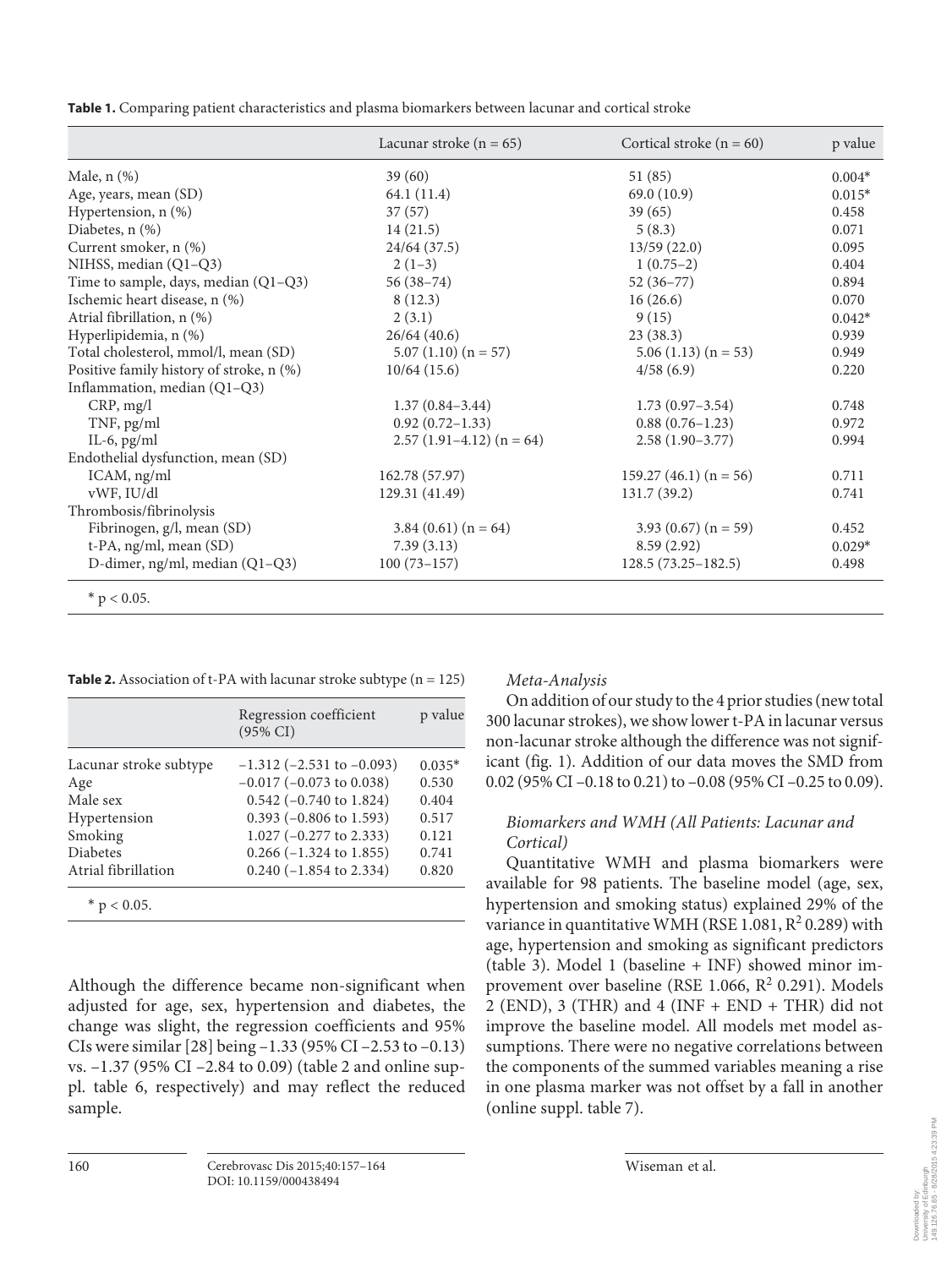**Table 3.** Explaining variance in quantitative WMH with different predictor variables (n = 98)

| Predictor variables                                                                                                        | <b>RSE</b> | $R^2$ |
|----------------------------------------------------------------------------------------------------------------------------|------------|-------|
| Baseline model                                                                                                             |            |       |
| Age <sup><math>\ddagger</math></sup> , male sex, hypertension <sup>*</sup> , smoking <sup>†</sup>                          | 1.081      | 0.289 |
| Model 1                                                                                                                    |            |       |
| Age <sup><math>\ddagger</math></sup> , male sex, hypertension <sup>*</sup> , smoking <sup>†</sup> + inflammation           | 1.066      | 0.291 |
| Model 2                                                                                                                    |            |       |
| Age <sup><math>\ddagger</math></sup> , male sex, hypertension <sup>*</sup> , smoking <sup>†</sup> + endothelial activation | 1.098      | 0.285 |
| Model 3                                                                                                                    |            |       |
| Age <sup><math>\ddagger</math></sup> , male sex, hypertension <sup>*</sup> , smoking <sup>†</sup> + thrombosis             | 1.098      | 0.278 |
| Model 4                                                                                                                    |            |       |
| $Age^{\ddagger}$ , male sex, hypertension*, smoking <sup>†</sup> + inflammation + endothelial activation + thrombosis      | 1.094      | 0.285 |
|                                                                                                                            |            |       |

 Inflammation = log CRP, log TNF, log IL-6. Endothelial activation = vWF, ICAM. Thrombosis = t-PA, log D-dimer, fibrinogen. For RSE, bold indicates improvement over baseline, i.e. reduction in RSE. For R<sup>2</sup>, bold indicates improvement over baseline, i.e. increase in  $\mathbb{R}^2$ .

 $*$  p < 0.05,  $\dagger$  p < 0.01,  $*$  p < 0.001.



**Fig. 1.** Forest plot comparing t-PA levels between lacunar stroke and non-lacunar stroke. Values in bracket after study refers to time to blood draw.

 Visually rated WMH correlated strongly with quantitative WMH ( $r = 0.84$ , 95% CI 0.77 to 0.89). Models for visually rated WMH show similar results to quantitative WMH (online suppl. table 8).

### **Discussion**

 We show a difference in t-PA levels between lacunar stroke and mild cortical stroke from plasma sampled well after the acute phase, independent of age, sex and risk factors. We did not find differences between stroke subtypes for biomarkers of inflammation (CRP, TNF and

Plasma Biomarkers in Cerebral SVD Cerebrovasc Dis 2015;40:157–164

IL-6), endothelial dysfunction (vWF and ICAM) or other markers of hemostasis (fibrinogen and D-dimer). Except for a minor additional predictive effect of summed inflammatory markers, plasma biomarkers did not considerably improve the baseline model in explaining WMH.

## *t-PA*

 t-PA is a glycoprotein released mainly by endothelial cells [29, 30] to mediate the breakdown of thrombus. Its use as a thrombolytic agent might lead to the assumption that endogenous t-PA is protective against thrombosis [30]. However, higher t-PA antigen levels are associated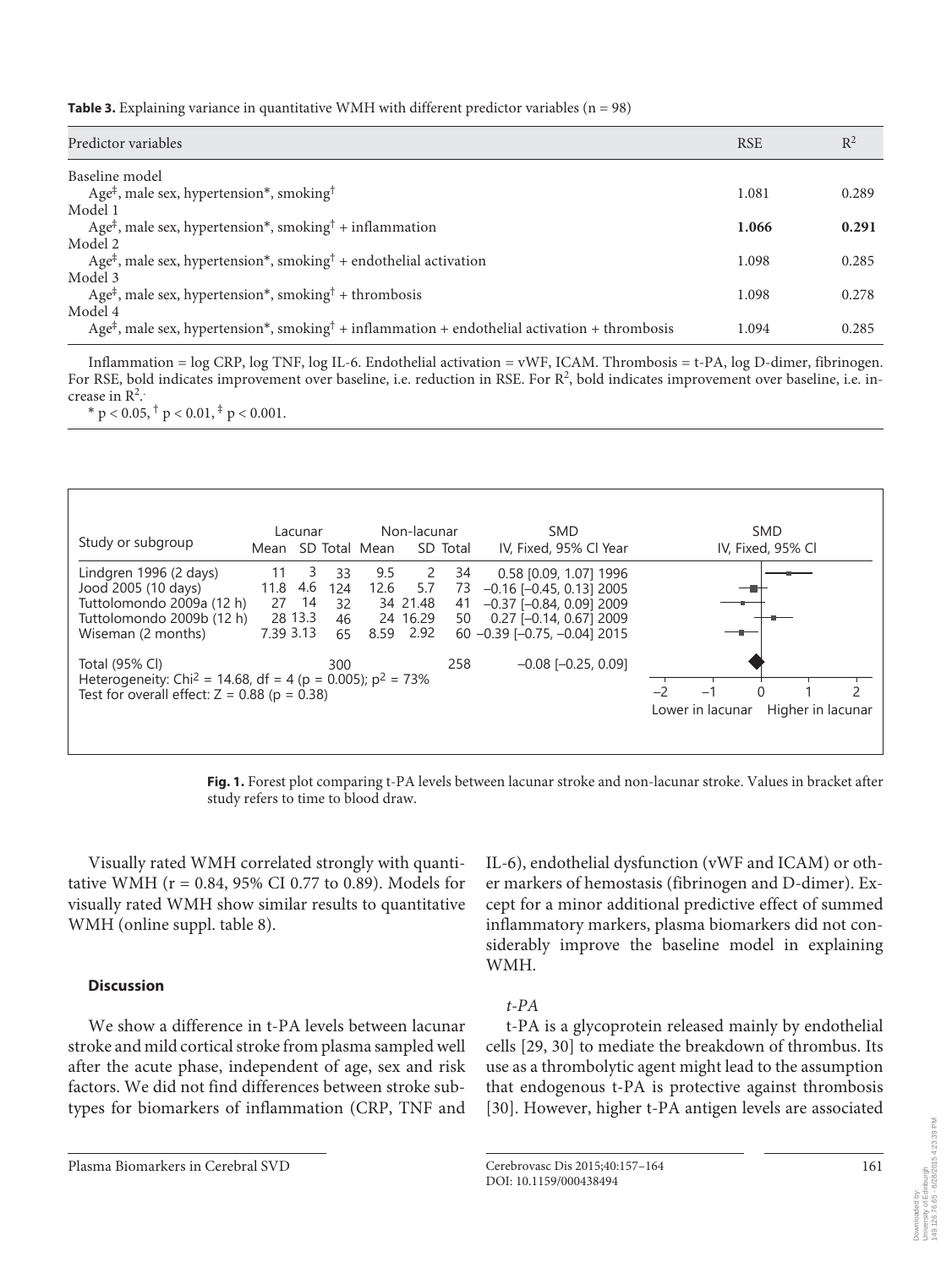with the risk of coronary heart disease in generally healthy populations [29]. This may reflect increased endothelial disturbance resulting in increased t-PA secretion or else increased levels of its inhibitor, t-PA inhibitor (PAI-1), resulting in increased levels of circulating complexes with t-PA [29-31]. Although smoking did not influence outcome after recombinant t-PA in IST-3 [32] some [33, 34], but not all [35], observational studies suggest that smokers respond better to recombinant t-PA than nonsmokers.

 We found lower t-PA in those with lacunar as compared to those with cortical stroke. Reduced t-PA could mean lacunar stroke patients have reduced vascular damage – vWF levels were also lower in lacunar stroke but ICAM levels were higher (neither statistically significant). Alternatively, lacunar stroke patients might have increased endogenous fibrinolytic activity, if lower t-PA levels reflect lower levels of its inhibitor, PAI-1.

 Knottnerus et al. [36] found significantly lower t-PA levels (and significantly higher PAI-1 levels) in 43 lacunar stroke patients with an isolated infarct versus 53 lacunar stroke patients with concurrent extensive WMH, hypothesizing that patients with extensive WMH lack the protective effect of PAI-1 in t-PA–induced tissue damage.

In our recent meta-analysis [10], t-PA was significantly higher in lacunar stroke patients than in non-stroke controls but did not differ significantly between patients of lacunar stroke and other stroke subtypes, although data are limited and the timing of sample collection could be confounding. Our samples were collected well after the acute phase and are more likely to reflect underlying pathway activity. The updated meta-analysis, including the current data, moves the evidence in favor of lower t-PA in lacunar stroke rather than non-lacunar stroke (fig. 1). The largest study to date to find lower levels of t-PA in small vessel stroke is the Sahlgrenska cohort, Sweden [37]: among 600 patients with ischemic stroke, including 124 with small vessel stroke, small vessel stroke patients had higher t-PA levels compared to non-stroke controls in the acute phase and at 3 months, but lower t-PA levels compared to patients with other stroke subtypes. The reduced t-PA is consistent with the impaired blood–brain barrier function found in the same cohort previously [38].

 The lacunar group were significantly younger with fewer cases of atrial fibrillation and more smokers (nonsignificant) than the cortical group, although the association of lacunar stroke with lower t-PA was independent of these, and the pattern persisted in analysis restricted to non-smokers.

## *WMH and Biomarkers*

 Age, hypertension and smoking were significant predictors of WMH. The inflammatory biomarker summed variable appeared to improve the model (slight reduction in the RSE) but the additional explanatory power was small and could be interpreted as no model improvement. On the other hand, a similar effect size confirmed in a larger study would indicate a modest but important effect of plasma markers of inflammation on WMH prediction. The other plasma markers did not have any additional explanatory power. Studies that have measured WMH in non-stroke populations typically involve older people. We have clearly shown age to be the most important predictor variable in the assessment of WMH and thus correcting for age is crucial.

 Two large studies [1, 12] showed independent associations between higher plasma inflammatory biomarkers and more WMH but had wide age ranges. However, Rouhl et al. [39] found no difference in CRP levels between 81 patients with and 265 patients without extensive WMH, Wersching et al. [13] found no association between CRP and WMH among 321 older stroke-free participants, Baune et al. [40] found no association between TNF and WMH among 268 community-dwelling participants and Aribisala et al. [41] found no association between inflammation (a latent factor comprising CRP, fibrinogen and IL-6) and WMH among 634 community-dwelling older people of near-identical age. Thus, it is possible that wide age ranges in some studies inflated associations between inflammatory markers and WMH. Shoamanesh et al. [15] found no association between some inflammatory biomarkers (including CRP, IL-6 and TNF) and SVD (defined as presence of silent infarcts and/or extensive WMH) in a large cohort of younger stroke-free Framingham participants ( $n = 522$ ; mean age 60 years) but did associate ICAM with SVD. We found no association between ICAM and WMH in the present study but have much less power than the Framingham study. Our systematic review and meta-analysis [10] found no difference in ICAM levels between lacunar stroke and other stroke subtypes although only a few studies contributed data. ICAM was non-significantly higher in lacunar stroke patients than cortical stroke patients in the present study.

## **Conclusion**

Despite being small ( $n = 125$ ) and cross-sectional, our study uses thorough methods and adds new information. Our findings show a difference in t-PA levels between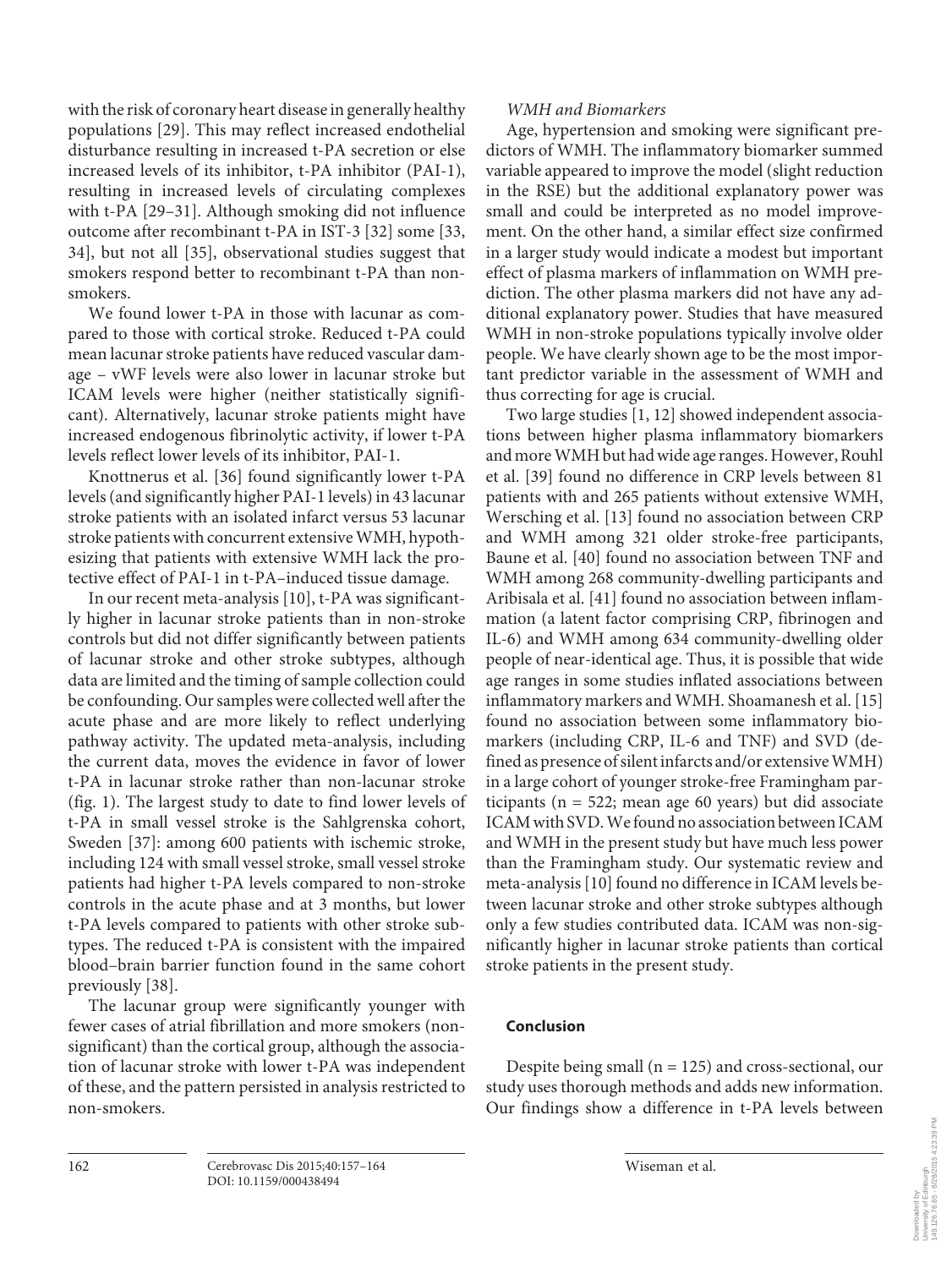lacunar and cortical stroke which should be verified in other data sets. Future studies should obtain plasma samples in the chronic phase after stroke and concentrate on longitudinal associations, especially the role of t-PA in stroke subtypes as it could help explain mechanisms. A large prospective study of accurately phenotyped stroke patients would be helpful. It is important to not only control for age specifically, but also hypertension and smoking when modeling features of SVD such as WMH and biomarkers.

#### **Funding**

 This study was supported by the Chief Scientist Office of the Scottish Government (CZB/4/281) (J.M.W. and M.S.D.), the Wellcome Trust (075611) (F.N.D. and J.M.W.) and a Principal's Career Development PhD Scholarship from the University of Edinburgh  $(S.I.W.)$ .

#### **Disclosure Statement**

The authors have no conflicts of interest.

#### **References**

- 1 Satizabal CL, Zhu YC, Mazoyer B, Dufouil C, Tzourio C: Circulating IL-6 and CRP are associated with MRI findings in the elderly: the 3C-Dijon study. Neurology 2012;78:720–727.
- 2 Knottnerus IL, Ten Cate H, Lodder J, Kessels F, van Oostenbrugge RJ: Endothelial dysfunction in lacunar stroke: a systematic review. Cerebrovasc Dis 2009;27:519–526.
- 3 Wardlaw JM, Smith C, Dichgans M: Mechanisms of sporadic cerebral small vessel disease: insights from neuroimaging. Lancet Neurol 2013;12:483–497.
- 4 Markus HS, Hunt B, Palmer K, Enzinger C, Schmidt H, Schmidt R: Markers of endothelial and hemostatic activation and progression of cerebral white matter hyperintensities: longitudinal results of the Austrian Stroke Prevention study. Stroke 2005;36:1410–1414.
- 5 Stevenson SF, Doubal FN, Shuler K, Wardlaw JM: A systematic review of dynamic cerebral and peripheral endothelial function in lacunar stroke versus controls. Stroke 2010; 41:e434–e442.
- 6 Debette S, Markus HS: The clinical importance of white matter hyperintensities on brain magnetic resonance imaging: systematic review and meta-analysis. BMJ 2010; 341:c3666.
- 7 Wardlaw JM, Doubal FN, Valdes-Hernandez M, Wang X, Chappell FM, Shuler K, et al: Blood-brain barrier permeability and longterm clinical and imaging outcomes in cerebral small vessel disease. Stroke 2013;44:525– 527.
- 8 Whiteley W, Chong WL, Sengupta A, Sandercock P: Blood markers for the prognosis of ischemic stroke: a systematic review. Stroke 2009;40:e380–e389.
- 9 Castellanos M, Serena J: Applicability of biomarkers in ischemic stroke. Cerebrovasc Dis 2007;24(suppl 1):7–15.
- 10 Wiseman S, Marlborough F, Doubal F, Webb DJ, Wardlaw J: Blood markers of coagulation, fibrinolysis, endothelial dysfunction and inflammation in lacunar stroke versus non-lacunar stroke and non-stroke: systematic review and meta-analysis. Cerebrovasc Dis 2014;37:64–75.
- 11 Hasan N, McColgan P, Bentley P, Edwards RJ, Sharma P: Towards the identification of blood biomarkers for acute stroke in humans: a comprehensive systematic review. Br J Clin Pharmacol 2012;74:230–240.
- 12 van Dijk EJ, Prins ND, Vermeer SE, Vrooman HA, Hofman A, Koudstaal PJ, et al: C-reactive protein and cerebral small-vessel disease: the Rotterdam Scan study. Circulation 2005;112: 900–905.
- 13 Wersching H, Duning T, Lohmann H, Mohammadi S, Stehling C, Fobker M, et al: Serum C-reactive protein is linked to cerebral microstructural integrity and cognitive function. Neurology 2010;74:1022–1029.
- 14 Schmidt R, Schmidt H, Pichler M, Enzinger C, Petrovic K, Niederkorn K, et al: C-reactive protein, carotid atherosclerosis, and cerebral small-vessel disease: results of the Austrian Stroke Prevention study. Stroke 2006; 37: 2910–2916.
- 15 Shoamanesh A, Preis SR, Beiser AS, Vasan RS, Benjamin EJ, Kase CS, et al: Inflammatory biomarkers, cerebral microbleeds, and small vessel disease: Framingham Heart study. Neurology 2015;84:825–832.
- 16 Nagai M, Hoshide S, Kario K: Association of prothrombotic status with markers of cerebral small vessel disease in elderly hypertensive patients. Am J Hypertens 2012;25:1088–1094.
- 17 Kim JS, Lee HS, Park HY, Kim SS, Kang HG, Kim NH, et al: Endothelial function in lacunar infarction: a comparison of lacunar infarction, cerebral atherosclerosis and control group. Cerebrovasc Dis 2009;28:166–170.
- 18 Wardlaw JM, Smith EE, Biessels GJ, Cordonnier C, Fazekas F, Frayne R, et al: Neuroimaging standards for research into small vessel disease and its contribution to ageing and neurodegeneration. Lancet Neurol 2013;12: 822–838.
- 19 Doubal FN, Dhillon B, Dennis MS, Wardlaw JM: Retinopathy in ischemic stroke subtypes. Stroke 2009;40:389–393.
- 20 Brott T, Adams HP Jr, Olinger CP, Marler JR, Barsan WG, Biller J, et al: Measurements of acute cerebral infarction: a clinical examination scale. Stroke 1989;20:864–870.
- 21 Bamford J, Sandercock P, Dennis M, Burn J, Warlow C: Classification and natural history of clinically identifiable subtypes of cerebral infarction. Lancet 1991;337:1521–1526.
- 22 Mead GE, Lewis SC, Wardlaw JM, Dennis MS, Warlow CP: How well does the Oxfordshire community stroke project classification predict the site and size of the infarct on brain imaging? J Neurol Neurosurg Psychiatry 2000;68:558–562.
- 23 Fazekas F, Chawluk JB, Alavi A, Hurtig HI, Zimmerman RA: MR Signal abnormalities at 1.5 T in Alzheimer's dementia and normal aging. AJR Am J Roentgenol 1987;149:351–356.
- 24 Potter G, Morris Z, Wardlaw J: Enlarged Perivascular Spaces (EPVS): a visual rating scale and user guide. http://www.bric.ed.ac.uk/ documents/epvs-rating-scale-user-guide.pdf (accessed March 23, 2014).
- 25 Cordonnier C, Potter GM, Jackson CA, Doubal F, Keir S, Sudlow CL, et al: Improving interrater agreement about brain microbleeds: development of the Brain Observer Micro-Bleed Scale (BOMBS). Stroke 2009;40:94–99.
- 26 Hernández Mdel C, Ferguson KJ, Chappell FM, Wardlaw JM: New multispectral MRI data fusion technique for white matter lesion segmentation: method and comparison with thresholding in FLAIR images. Eur Radiol 2010;20:1684–1691.
- 27 R Core Team: R: A Language and Environment for Statistical Computing. Vienna, Austria, R Foundation for Statistical Computing, 2013.
- 28 Gardner MJ, Altman DG: Confidence intervals rather than P values: estimation rather than hypothesis testing. Br Med J (Clin Res Ed) 1986;292:746–750.
- 29 Willeit P, Thompson A, Aspelund T, Rumley A, Eiriksdottir G, Lowe G, et al: Hemostatic factors and risk of coronary heart disease in general populations: new prospective study and updated meta-analyses. PLoS One 2013; 8:e55175.
- 30 de Bono D: Significance of raised plasma concentrations of tissue-type plasminogen activator and plasminogen activator inhibitor in patients at risk from ischaemic heart disease. Br Heart J 1994;71:504–507.